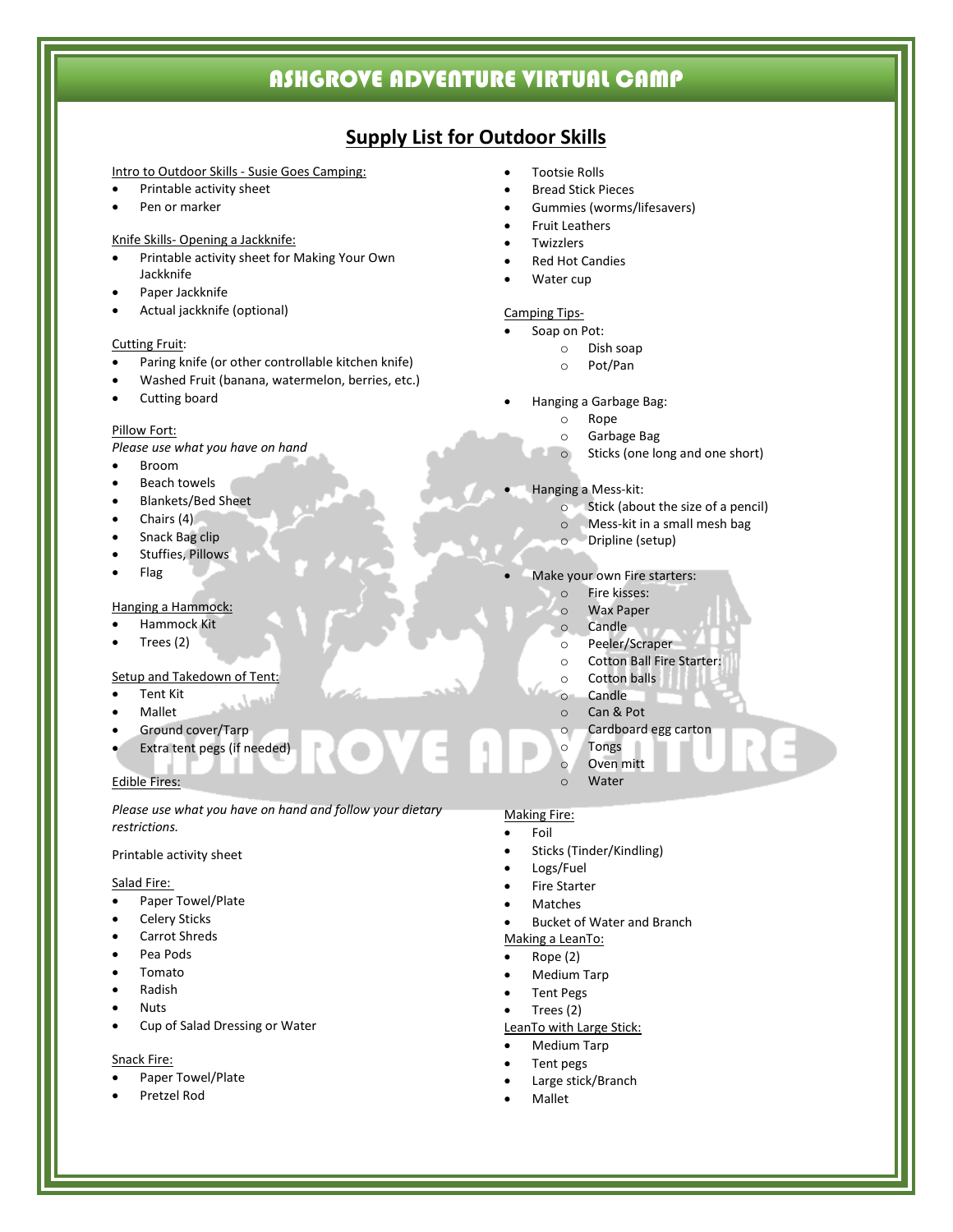# **Shopping List for Camp Recipes**

#### **Equipment for Snack Recipes**

Small knife Cutting board Gallon sized Ziploc bags (not with slider) Heavy Duty Aluminum foil Empty Pringles can Serving plate 1" round by 36" long dowel Large bowl or 2-gallon baggie Barbeque grill or cookie sheet in oven

#### **Food for Snack Recipes:**

**Ticks on a Toilet Seat:** Apples Spreadable Cream cheese (or favorite type of spread) Raisins (or other topping of your choice)

**Ants on a Log:** Celery Peanut Butter (or favorite type of spread) Raisins or Chocolate Chips (or other topping of your choice)

**Cream Cheese Salsa:** Cream cheese block- Neufatchel (softer) 1 jar of salsa Bag of chips (tortilla or potato)

#### **BYO Trail Mix:**

Box of favorite cereal Sunflower seeds- shelled Peanuts (Salted or Honey Roasted or other) M&M's Mini Marshmallows Any other favorite small pieces of fun food

**Foil Packets:** Protein of choice (chicken breast, beef, etc) Cooked rice Favorite veggies cut into bite-sized pieces Olive Oil

#### Salt & Pepper

**English Muffin Pizza:**

English muffins or bagels (mini are fun!) Pizza sauce Mozzarella Meat or Veggie toppings.

#### **Solar Hot Dogs**

Hot dogs of choice Hot dog Rolls Favorite hot dog toppings

#### **Ashgrove Tacos**

Fritos Snack bags Ground protein of choice Lettuce, chopped Shredded cheese Chopped tomatoes Sour cream Guacamole Salsa Any other favorite taco toppings

**Football Pudding** 1 large box of instant pudding (chocolate or vanilla) Oreos (for chocolate) Nilla Wafers (for Vanilla) Gummy worms 1 qt. 2% milk Flat bottom ice cream cones

#### **Dough Boys**

Refrigerator biscuits Cinnamon White sugar Butter or cooking oil

**Banana Boats**

Bananas with peel on Chocolate chips Mini marshmallows Butterscotch chips Caramel cubes Any other favorite sweet toppings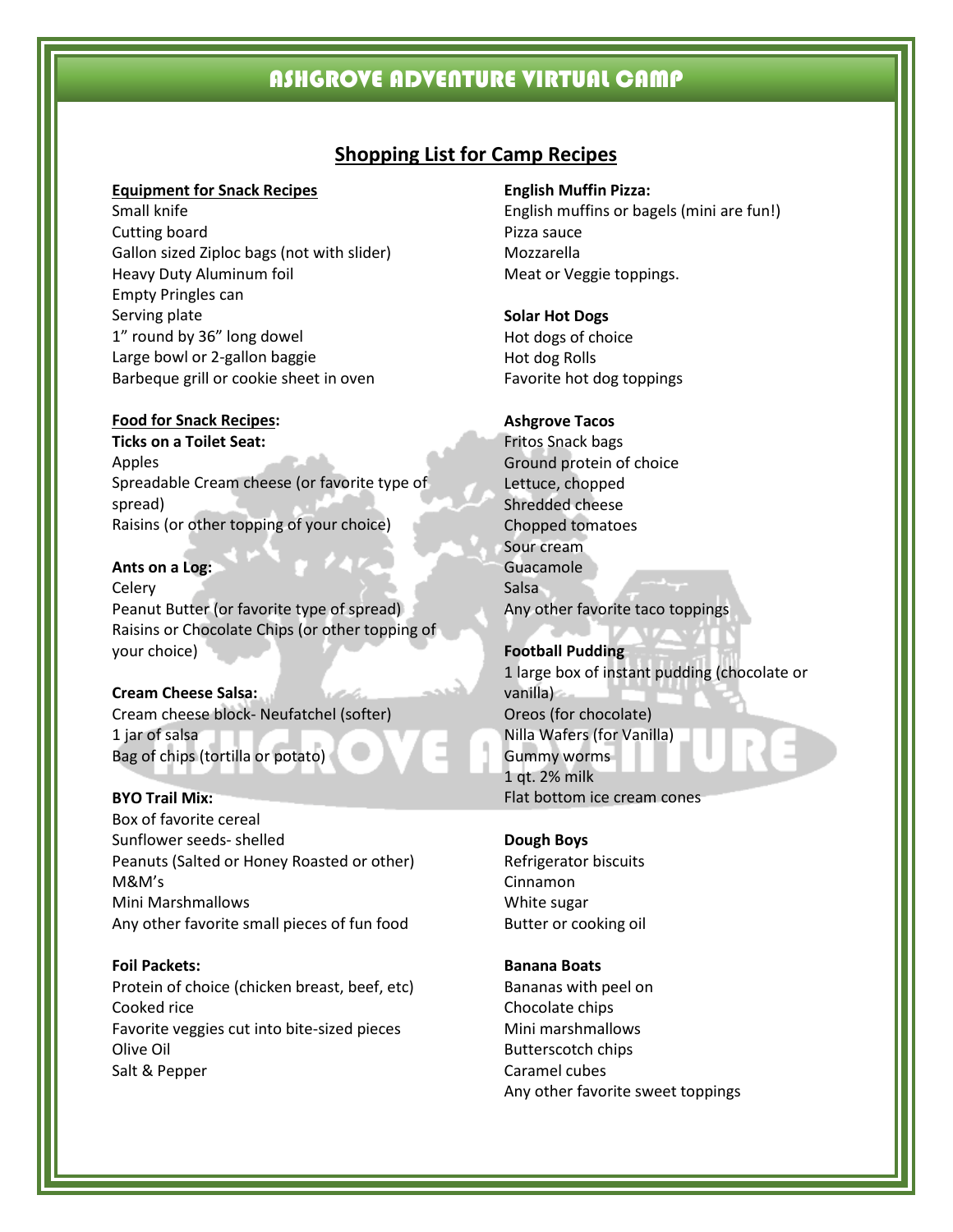# **Supply List for Craft Supplies**

# **Mail a hug:**

Long paper / a bunch of small paper taped together (needs to be the arm span of the person, long) Tape (if needed) Markers / crayons / colored pencils Large envelope (to mail it) Stamps (enough to mail)

## **Soda bottle flower pots:**

Empty 2 or 3 liter plastic soda bottle **Scissors** Paint / sharpies / duct tape / decorating supplies String / yarn (for hanging pot only) **Dirt** Seeds / small plant

# **Origami Froggie: VIDEO**

Origami paper / old catalog / wrapping paper Object to help crease paper (optional)

# **Tie Die items: VIDEO**

Sharpie markers (brighter the better) Rubbing alcohol 100% cotton shirt / socks / sneakers / fabric, etc. Piece of cardboard to fit inside OR jar to put

socks over

Eye dropper / small spray bottle (you can also use a straw or non-needle syringe but these do not provide as much control)

## **Nature rubbings: VIDEO**

Drawing paper Flat-ish nature items Crayon with no wrapper / sharp pencil or colored pencils

# **Paper beads: VIDEO**

Old catalogs / wrapping paper / scrapbook paper **Scissors** Glue stick (you can use other glue but this works best) Round stick like object to wrap around (size of object will guide bead hole size) String of sorts (to string your beads and make a necklace / bracelet / keychain / etc.)

# **God's eye: VIDEO**

Yarn / embroidery floss (for toothpicks only) Toothpicks / popsicle sticks / sticks of any type

# **Gimp: VIDEO**

Gimp / ribbon / shoelaces / thick string (thicker and or flatter strings work best) Tape (optional) Key ring (optional)

# **Toilet Paper Tube Crafts:**

Paint / markers / colored pencils Tape **String** Paper / construction paper Other miscellaneous decorating materials